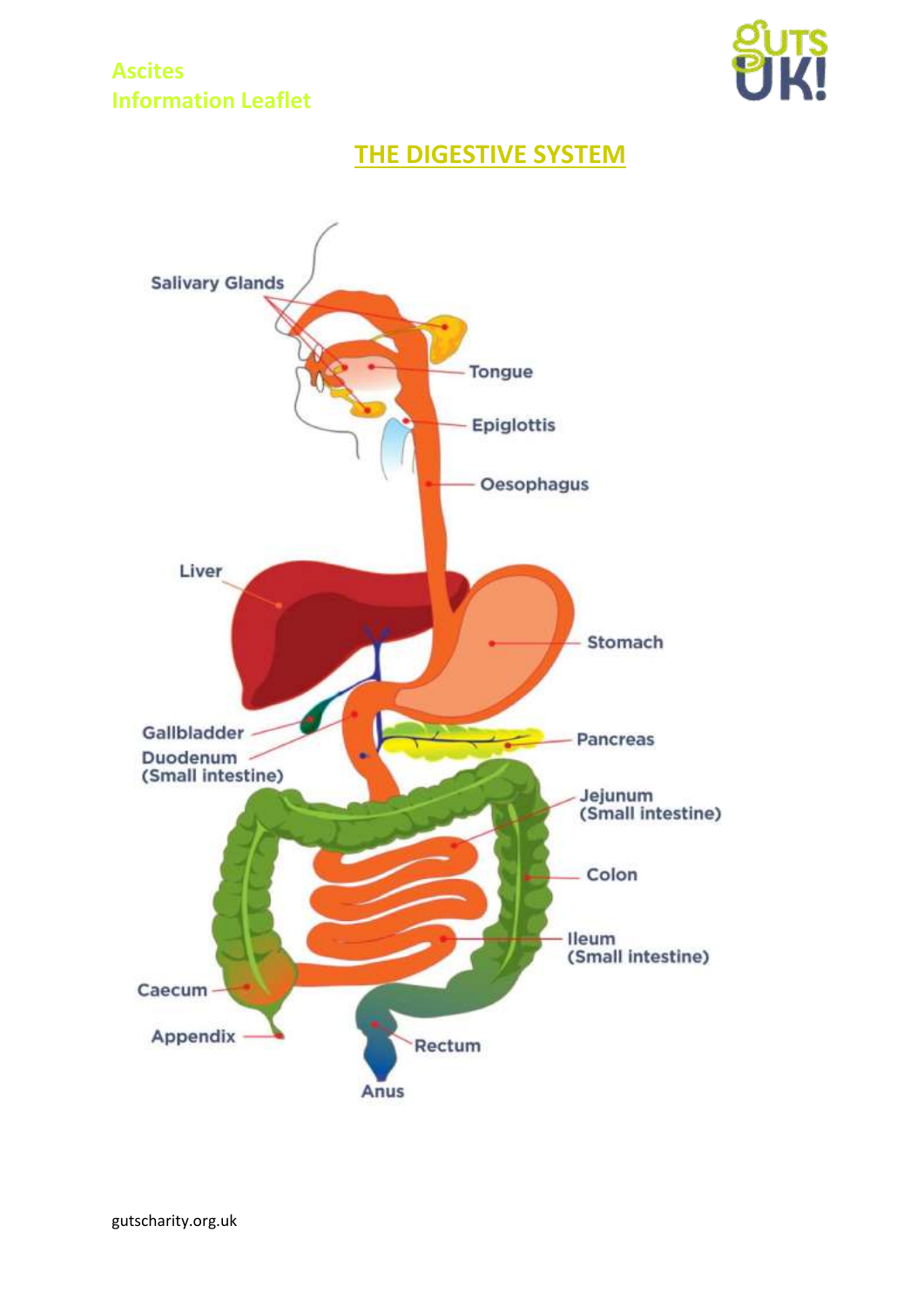# **Ascites Information Leaflet**



### **This factsheet is about ascites**

Ascites is the medical term used to describe the build-up of fluid within the abdomen. It is normal to have a small amount of fluid in the abdomen, which is continuously produced and absorbed but when there is an imbalance in this process, fluid can accumulate.

#### **Causes of ascites**

The most common cause of ascites is people with liver cirrhosis (scarring) which makes up about 75% of cases. The main causes of liver cirrhosis include excessive alcohol intake and viral hepatitis (long term viral infection of the liver). For about 15% of people with ascites, the underlying cause is found to be cancer. These include cancer of the stomach, bowel and ovary. It can also be caused by other cancers which have spread to the liver or into the abdomen. Other rarer causes of ascites include heart failure, inflammation of the pancreas, infection and kidney problems.

#### **What are the symptoms of ascites?**

The main symptom of ascites is an increase in the size of the abdomen. Clothes may become tight and belt size may need to increase. If the volume of fluid becomes very large, it can be uncomfortable and can make the abdomen feel very 'heavy'. Some people may try to adjust the way they stand or walk due to the increased abdominal size and this can result in a change of posture. Weight gain caused by the additional fluid may lead to decreased mobility.

The build-up of fluid may put pressure on the bowel making the person want to eat less, become constipated or experience a burning pain in the centre of the chest (indigestion). Nausea (feeling sick) and vomiting (being sick) can also occur. There may be an increase in pressure on the lungs or sometimes build-up of fluid in the lungs, causing shortness of breath, especially when lying flat.

#### **How is ascites diagnosed?**

The presence of ascites can be determined by an examination but is usually confirmed by performing an ultrasound scan of the abdomen. This can detect the presence of fluid as well as provide information about how much fluid there is along with other important information about the internal organs, especially the liver. Blood tests and possibly further scans may be needed to try and work out the cause of the ascites. In addition, a sample of the abdominal fluid may also be taken to find the cause. This is carried out using a small needle and usually causes only mild discomfort.

#### **How can ascites affect you?**

Ascites can affect a person in two main ways. The first is its overall impact on general wellbeing which may include discomfort in and around the abdomen, issues with mobility and posture, nausea or vomiting and shortness of breath. There can also be embarrassment about appearance leading to reluctance to go out in public and a curtailment of enjoyable activities. Fluid build-up should always be reported to your doctor who may recommend a change in treatment or drainage of the fluid.

The other way that ascites can affect you is because of the complications from the actual condition. These include:

- Infection within the fluid. This can cause fever, confusion and make people feel very unwell. This is a potentially dangerous complication so if these symptoms occur it is important to see a doctor straight away.
- Medications used to reduce the fluid can cause changes in salt and potassium levels which can be dangerous and can also affect kidney function, so it is important to have regular blood tests.

#### **What treatments are available for ascites?**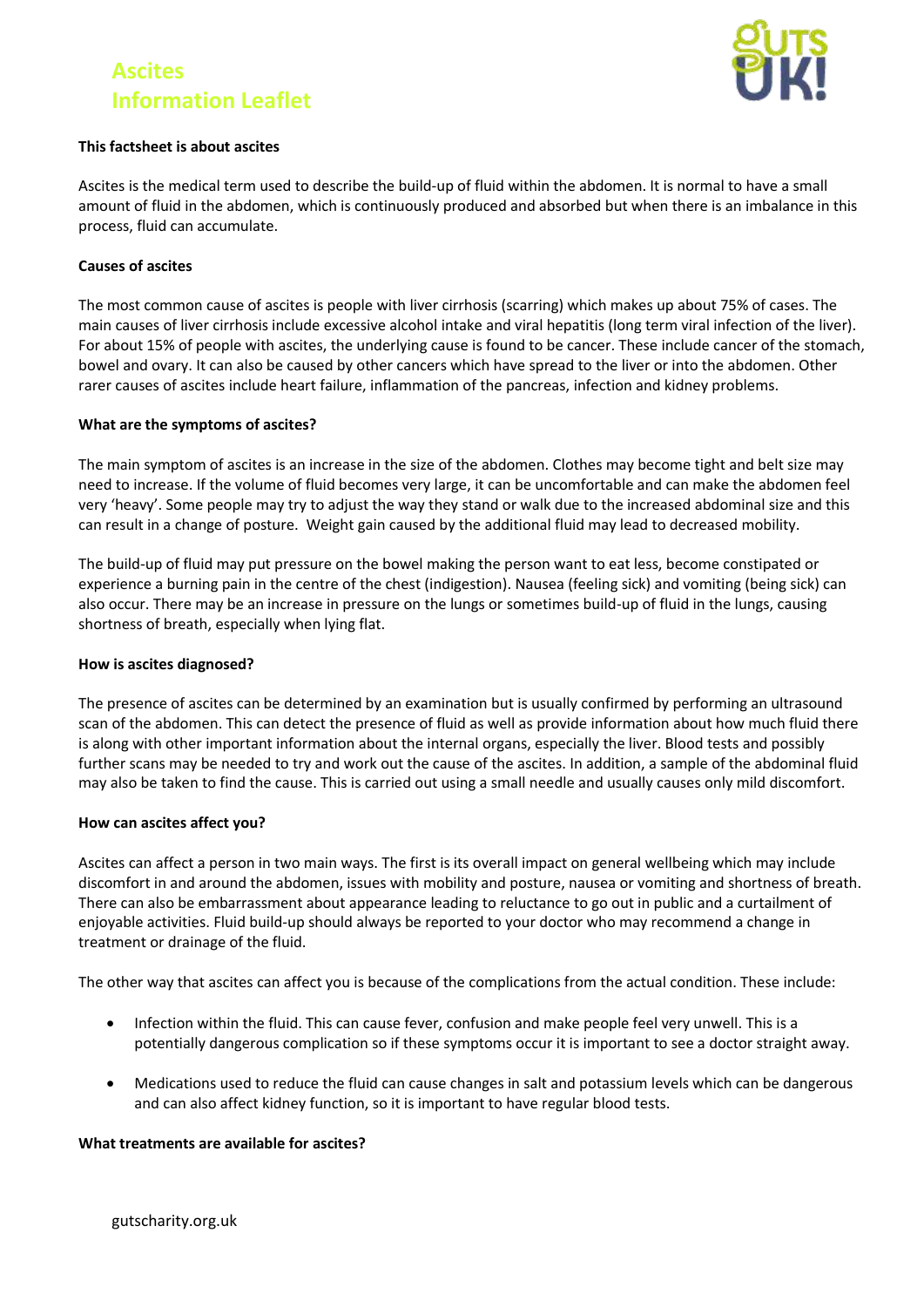# **Ascites Information Leaflet**



It can be treated in various ways, from lifestyle and diet changes to medication and medical procedures. All patients with ascites caused by liver cirrhosis are advised to minimize or stop drinking alcohol as this will help prevent fluid build-up and improve response to medications. It is important to follow a no added salt diet so you may be seen by a dietitian to discuss this and be aware that many foods contain more salt that might be expected. In some mild cases of ascites, reducing salt intake is enough to control it. However, if this fails or the volume of ascites is more significant, medications called diuretics ('water tablets') may be necessary. These work by removing excess fluid, partly by increasing the amount of urine the body produces.

Unfortunately sometimes these simple measures and medication will not prevent further build-up of fluid. In this case further treatment may be necessary called Paracentesis, also known as an 'ascitic drain'. This involves numbing the skin on the side of abdomen, then inserting a small tube into the abdominal cavity to drain the fluid. The tube is then removed once the fluid has drained. If the fluid re-accumulates, this procedure may need to be repeated.

Some people may have 'refractory ascites' which means that there is no response to low-salt diet or medications, there are side effects from medications or the need for frequent drainage (paracentesis). Treatment options in this situation include a radiological (x-ray guided) procedure to blood vessels in the liver (called a 'transjugular intrahepatic portosystemic shunt' or 'TIPSS') or, rarely, liver transplantation.

### **Does ascites need to be monitored and, if so, how?**

Yes it does need to be monitored. Regular measurements of weight and abdominal size are useful ways to monitor the volume of fluid as rapid weight changes can indicate fluid loss or gain. If you feel your weight is changing very quickly you may need to see a doctor for a check-up. Whilst taking diuretic medication, it is important to have regular blood tests to monitor salt levels and kidney function, as diuretics can affect how the kidneys work. If diuretics have only just been started, these blood tests will occur more frequently until the body is used to the medication.

#### **How can ascites affect you over time?**

This largely depends on the underlying cause. The majority of cases of ascites caused by cirrhosis will respond to treatment. However, some cases will not respond to medication or dietary changes and may continually reaccumulate. In which case repeated drainage of the fluid may become necessary.

### **What to ask your doctor about your ascites?**

- Do I need to specifically avoid any foods? Do I see a dietician or is there a diet sheet?
- Does ascites mean my condition is worsening?
- Does the fluid need to be drained? What specific symptoms should I look for to know if drainage is needed - is measuring my weight helpful?
- Are they any medicines I can take? Do the medicines have any side effects?
- What support should I need at home? Can you help to provide this?

#### **What more research needs to be done on ascites?**

Further research is necessary to find new medications that are effective at reducing ascites and clinical trials of potential candidates are ongoing. In addition, research into cirrhosis and spread of cancers will have an impact on what we know about controlling ascites.

For more information about research in this area please contact Guts UK Charity on

gutscharity.org.uk